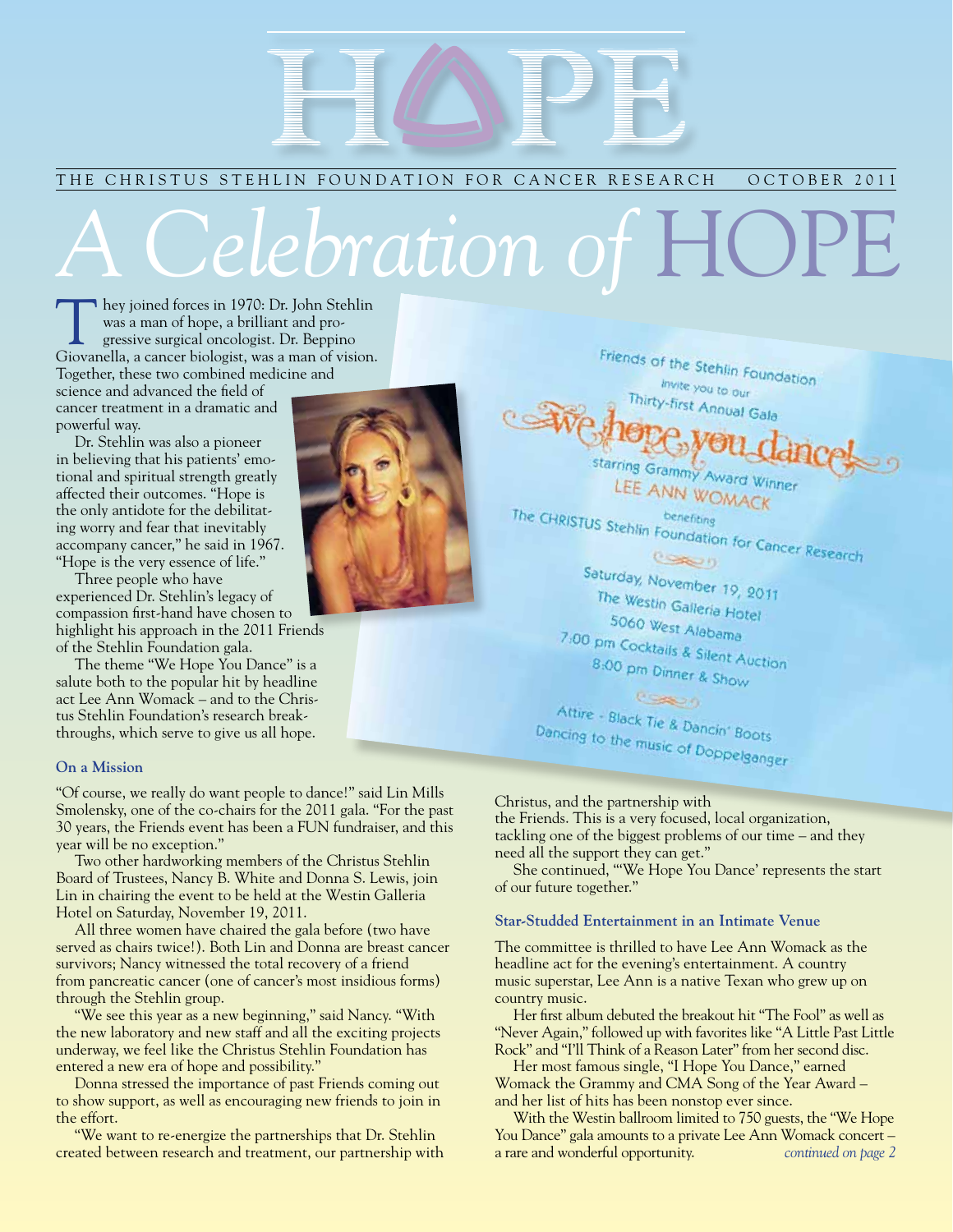## *You'll laugh, you'll cry – and, yes, you'll probably dance. continued from page 1*

## **And That's Not All**

The 2011 Friends gala has lots of other activities in store to make it an enchanted evening.

A dance performance (a la "Dancing with the Stars") is planned as entertainment during dinner. And rest assured, there will be a professional party pix group creating any number of fantasy shots for guests to take home.

Very importantly, local dance band **Doppelganger** is on deck after the Lee Ann Womack concert to get the crowd on its feet and dancing the night away!

As always, the auction, under the direction of Anna Williams Parker, will offer remarkable trip packages, thanks to the Four Seasons Hotel group, Linda de Sosa and Woodlake Travel, Stay in Costa Rica, and Continental Airlines. A five-night stay in an elegant Costa Rica condo in "Los Suenos" will be a hot item, in addition to a stunning collection of fine jewelry, sports memorabilia and other beautiful items donated by generous patrons.

#### **In the End, Support**

As enjoyable as the Friends galas are, it's gratifying to know that the proceeds are used exclusively to advance the work



*2011 gala co-chairs from left: Lin Mills, Nancy White and Donna Lewis*

of the Christus Stehlin Foundation for Cancer Research.

Over the years, the Friends of the Stehlin Foundation have donated **a net total of almost \$11 million** to help fund the cancer treatment advances that earned the Foundation top standing in

medical and scientific communities.

"We are so grateful to this loyal group of board member chairs for their support and dedication," commented Robert F. Anderson, president of the Christus Stehlin Foundation. "Year after year, they show us what true friendship is about."

## Stehlin Welcomes New Development Director

Iark Whiteside, new development director at Christus Stehlin, has been around medical labs all his life. "My mother is a retired medical technologist and was head of hematology at Memorial Southwest Hospital, so I'm familiar with the sights and smells," he said, " but the work going on at Stehlin is another order of magnitude."

Clark joined Stehlin as development director in August. He's been working in nonprofit fundraising and administration for more than 25 years.

Clark most recently served as executive director of Good Samaritan Foundation, a Houston nonprofit dedicated to nursing. Prior to Good Samaritan, Clark was deputy executive director of the McGovern Museum of Health and Medical Science.

He began his nonprofit career at his

alma mater, Texas A&M, where he served as associate director of the 12th Man Foundation.

Clark graduated from A&M in 1978 with a degree in accounting, and worked for several years in public accounting. He also had stints in oil and gas and software companies. But like everyone at Stehlin, he feels the work he's doing now is important.

"I've lost close family members and friends to cancer, and I thought I knew a lot about the disease," said Whiteside. "But my first two weeks here exposed all my misconceptions. Bobby Anderson, Dana Vardeman, and Dr. Markides have given me a 'short course' in cancer research, and it's been fascinating. I'm just astounded at how difficult their work is."

Clark is also looking forward to his first Friends gala in November. "I've probably



*Clark Whiteside, Stehlin's new development director*

organized or attended a hundred galas, but I've never heard of one so consistently referred to as fun. It will be another interesting new experience."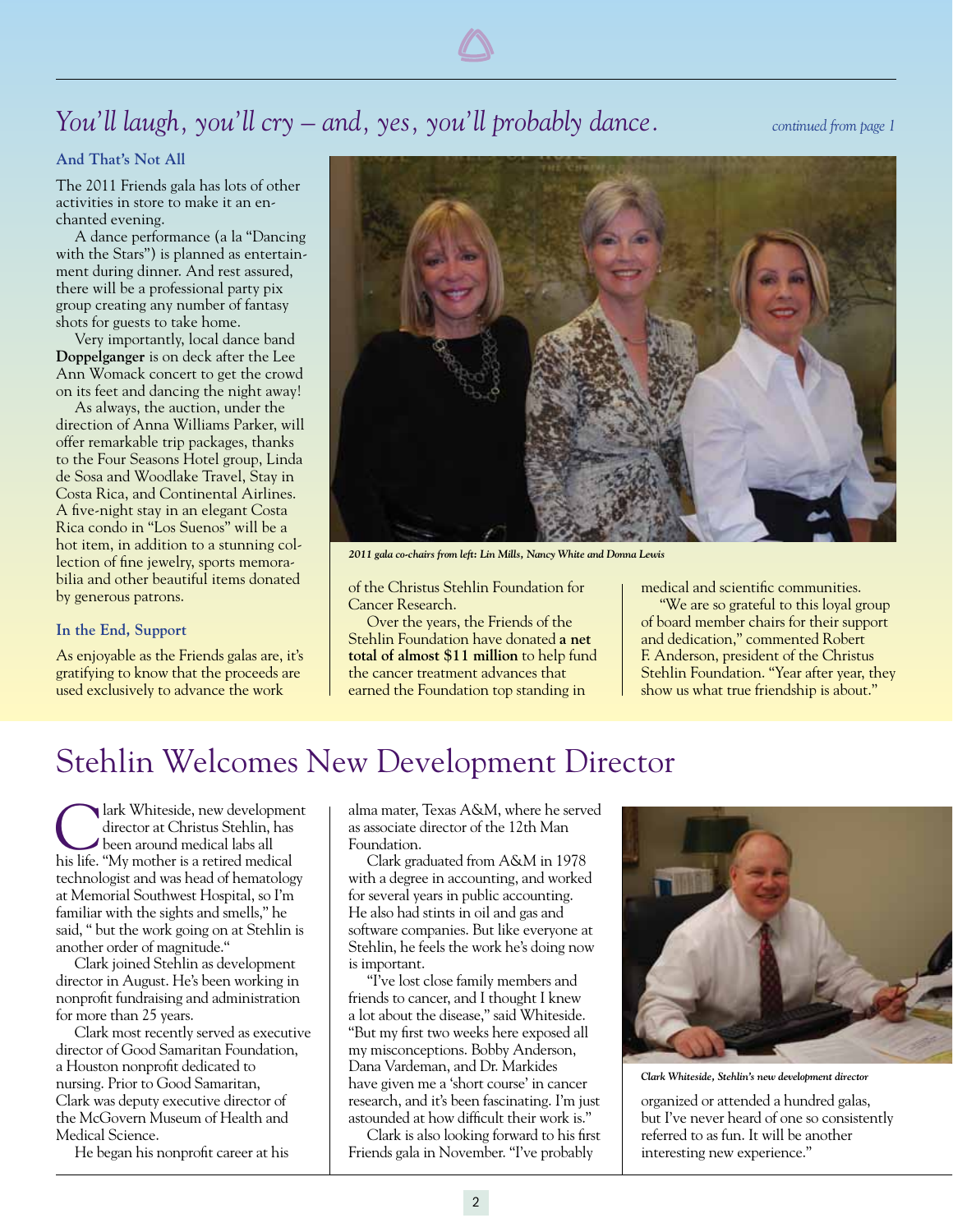

**LEE ANN WOMACK** 

## **The Friends of the Stehlin Foundation 31st Annual Gala**

**featuring Doppelganger Saturday, November 19, 2011, 7 p.m. Westin Galleria Hotel Black Tie & Dancin' Boots!**

| Name (please print) |     |                |  |
|---------------------|-----|----------------|--|
| Company             |     |                |  |
| Address             |     |                |  |
| City / State / Zip  |     |                |  |
| Phone               | Fax | E-mail Address |  |

I would like to help the CHRISTUS Stehlin Foundation for Cancer Research with my table purchase of:

 $\bigcirc$  \$100,000\* Major Benefactor  $O$  \$50,000\* Benefactor  $\bigcirc$  \$25,000\* Patient Underwriter (supports one patient through Phase I clinical trials)  $\bigcirc$  \$10,000\* Table for ten (premium seating)  $\bigcirc$  \$5,000\* Table for ten  $\bigcirc$  \$3.500\* Table for ten or with my seating purchase of:  $\bigcirc$  \$2,000\* Seating for two, \$10,000 table location  $\bigcirc$  \$1,000\* Seating for two, \$5,000 table location  $\bigcirc$  \$600\* Seating for two  $\bigcirc$  \$300 Individual Seating \*All contributions at or above \$600 will be recognized in the program. Please list my name or company in the program as:

Table assignments will be determined by DATE OF RECEIPT of your contribution Deadline for program acknowledgment is November 8, 2010

m I am unable to attend, but am enclosing my donation of \$

m My company matches funds: Employer name

m In honor or memory of: Address

Please make checks payable to The Friends of the Stehlin Foundation, or you may charge to:

| ◯ Visa       | Card Number |
|--------------|-------------|
| ○ MasterCard |             |
| (C) AMEX     | Signature   |

All contributions over the fair market value of this event (\$75.00 per person) are tax deductible. Please retain a copy of this form and mail your response to:

Friends Gala 2011 10301 Stella Link, Suite A Houston, TX 77025

For further information on purchasing tickets, please call Colleen Colton at 713-659-1336 or fax request to 713-659-1503

## **In Memory of Lucy Bonneau**



In October, Donna Connor present<br>Bobby Anderson and the Christus<br>Stehlin Foundation with a \$25,000<br>check for breast cancer research. The n October, Donna Connor presented Bobby Anderson and the Christus Stehlin Foundation with a \$25,000 funds were raised through the 10th annual Luci Bonneau Memorial Striking Against Breast Cancer Mixed Doubles Tournament.

Luci, a professional bowler named Texas Woman Bowler of the Year in 1979 and inducted into the Texas Women's Bowling Association Hall of Fame, lost her battle with breast cancer in 1999. "This is something we can do to remember Luci," said Donna, "and to help others avoid dealing with this type of loss."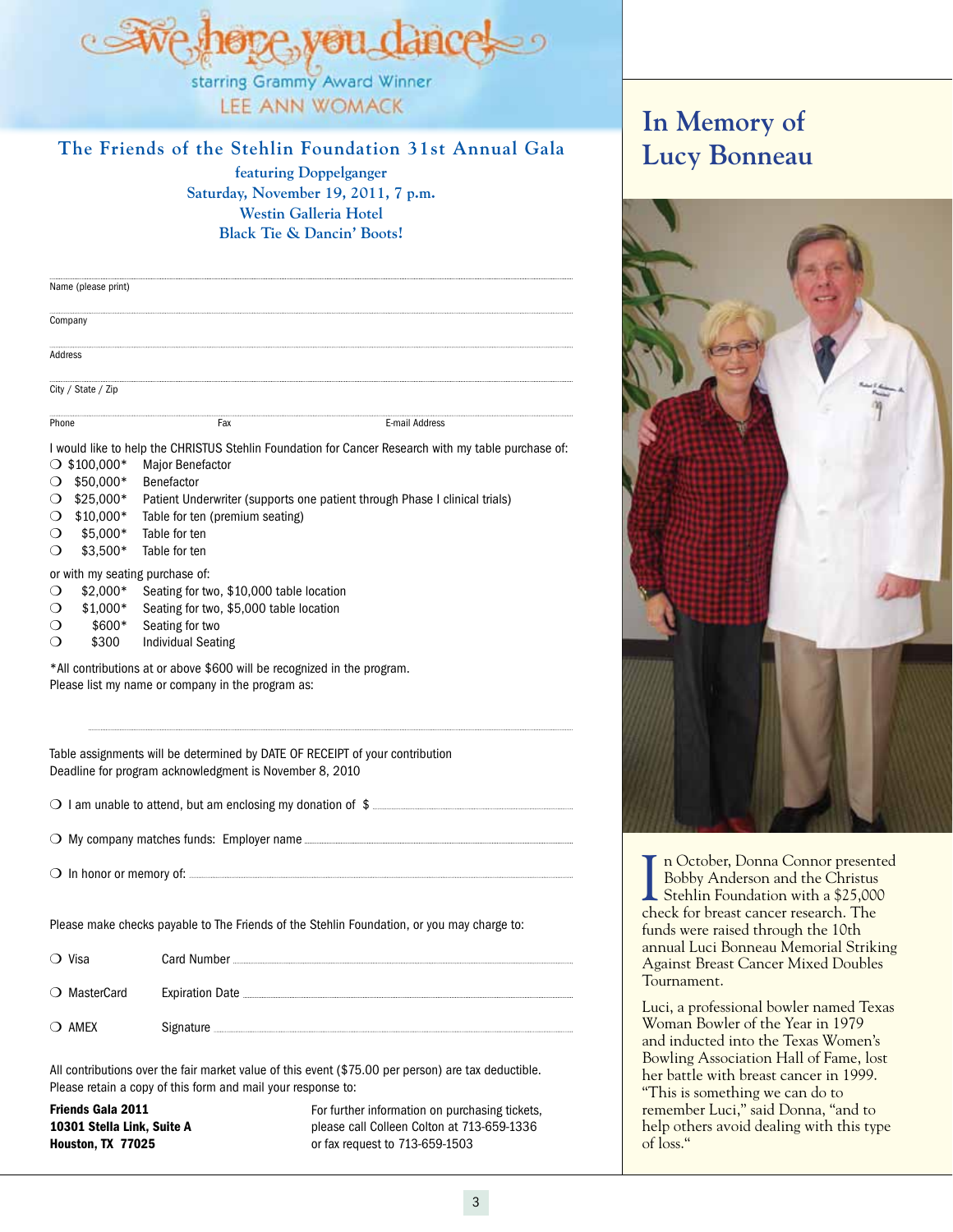## **Star Students**

s they have every year since 1980, an accomplished group of students with an interest in the health sciences spent this past summer getting first-hand experience in cancer research, thanks to the Christus Stehlin Foundatio an interest in the health sciences spent this past summer getting first-hand **L** experience in cancer research, thanks to the Christus Stehlin Foundation Educational Program.

More than 80 students competed for the seven coveted paid positions at the Stehlin Foundation's new laboratory facility, which now provides dedicated space for the summer interns.

As part of the program the students, on break from six different high schools and universities, worked shoulder to shoulder with the Foundation's researchers on current cancer research projects. "It's a tremendous opportunity," said Dana Vardeman, laboratory supervisor, "for the students to get a taste of research, and for us to get some helping hands."

The 31st group of summer interns for the Christus Stehlin Foundation included:

Yinjie Li – *Bellaire High School* Vivek Mehta – *The Kinkaid School* Alec Ohanian – *Debakey High School* Neha Reddy – *Bellaire High School* Kevin Yang – *Emory University*

Beginning in 2011, the summer intern group included two students designated as "**Royers Scholars**."

> Margaret Johnson – *University of Alabama* Tiffany Pham – *Trinity University*

These new positions were made possible by an endowment from CHRISTUS Health this past spring to honor the valued service of retiring CEO Dr. Tom Royer and his wife Jane.



*Class of 2011 - a select group of high school and college students spent the past summer doing cancer research at the Christus Stehlin Foundation.* 

## **A New Web Presence for Stehlin**

o maintain an image on a par with the new lab facility, the Christus Stehlin Foundation for Cancer Research will launch a new website in November of this year.

Like many nonprofit organizations, the first generation of the Stehlin website was developed and maintained by as a labor of love by researcher Doug Coil, deputy laboratory supervisor. This edition of the website will be developed by a local design and technology agency specializing in nonprofit marketing. A new design and navigation will make the site much more interactive and "robust" than the first edition.

"The beauty of the new technology is that it is faster, more flexible, and updating the site is much simpler," said Bobby Anderson, Foundation president. "It will be easier to communicate things as they happen. We're thrilled to be moving forward."

#### **Powerful Capabilities**

In addition to providing the history of the Stehlin Foundation and background on its accomplishments, the website will be a clearinghouse for research projects currently underway.

With photos of the new laboratory and spotlights on the research team, the site will be instrumental in communicating with supporters, other scientists, and the medical community.

Eventually, users will be able to keep up with news, check upcoming events and RSVP interactively on the Stehlin website. Archives of past newsletters, press releases and brochures will be online.

Expected launch date is mid-November. Stay tuned!

## **Find us on Facebook**

Look who's doing social media! At long last, the **Friends of the Stehlin Foundation** has our own Facebook page. "Like" us and get all the news as it happens.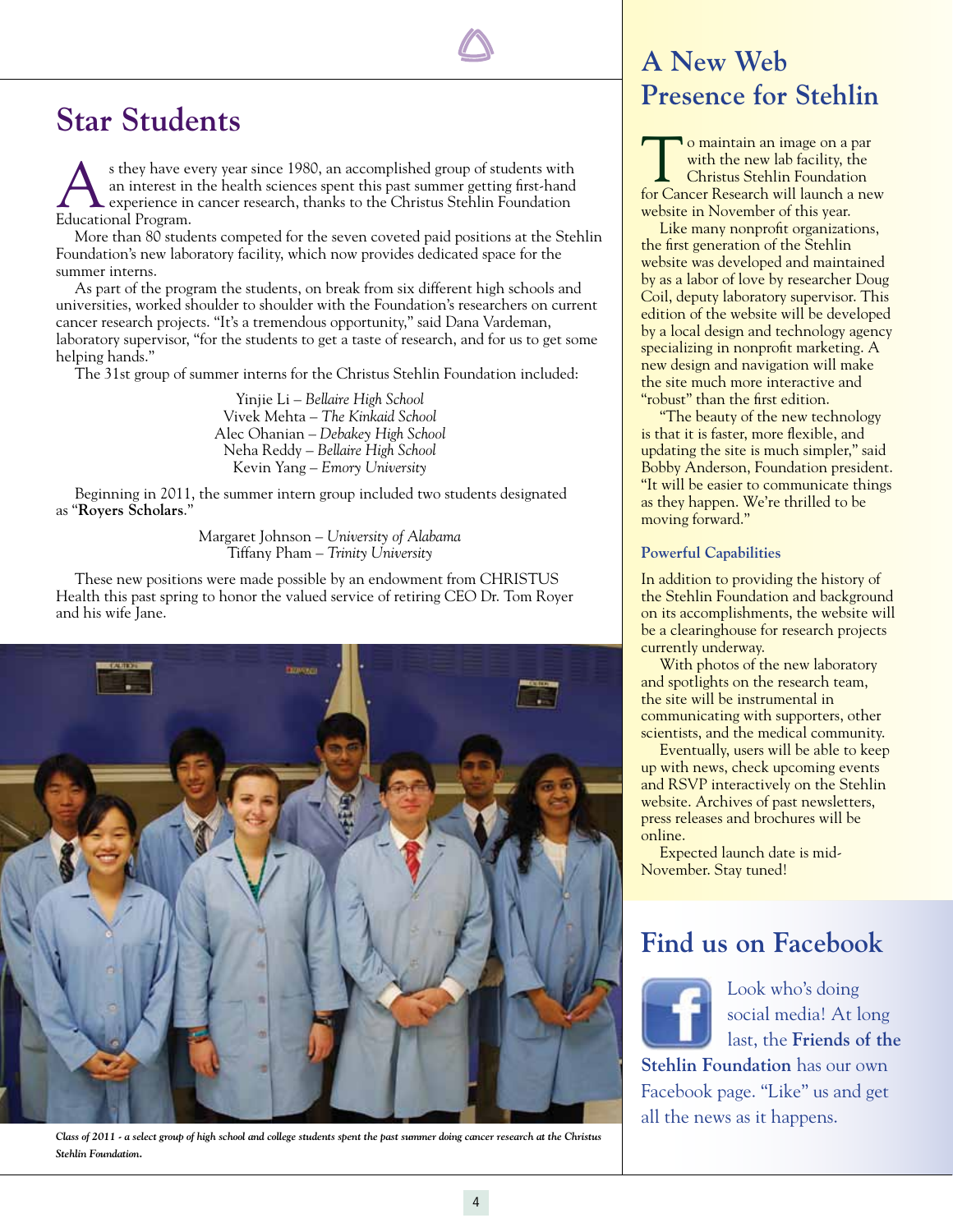# Putting on Our Dancing Shoes!

**In preparation for the big event (and because this group likes to party!) more than 100 Friends of the Stehlin Foundation and their friends gathered at The Wynden (formerly Masraff's), on August 18th for the 2011 gala kick-off event. The excitement builds!**